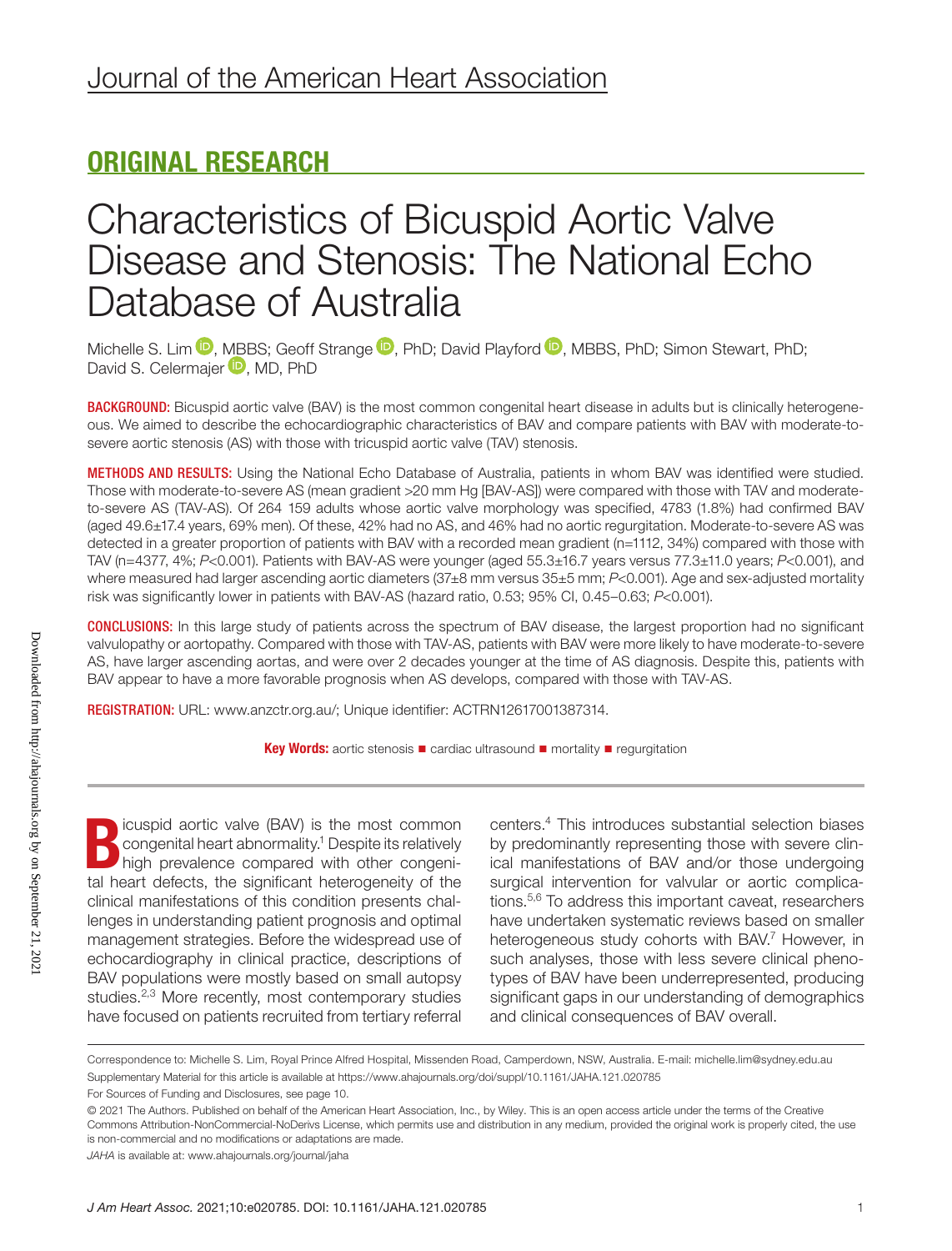# CLINICAL PERSPECTIVE

### What Is New?

- This large study of patients with bicuspid aortic valve (BAV) provides a contemporary description of the heterogeneity of BAV disease at echo diagnosis.
- Moderate-to-severe aortic stenosis develops in significantly more patients with BAVs than tricuspid aortic valves. These patients are significantly younger, have more mixed aortic valve disease, and have larger ascending aortic dimensions.
- Patients with BAV–aortic stenosis have lower age and sex-adjusted all-cause mortality compared with their tricuspid aortic valve counterparts.

### What Are the Clinical Implications?

- Many patients with BAV are free of significant valvulopathy or aortopathy at echo diagnosis.
- Despite the significantly different profiles in patients with BAV–aortic stenosis, it is reassuring that these patients have better mortality outcomes compared with patients with tricuspid aortic valve–aortic stenosis.

|            | <b>Nonstandard Abbreviations and Acronyms</b> |
|------------|-----------------------------------------------|
| AR         | aortic regurgitation                          |
| <b>AS</b>  | aortic stenosis                               |
| AV         | aortic valve                                  |
| <b>AVR</b> | aortic valve replacement                      |
| BAV        | bicuspid aortic valve                         |
| MG         | mean gradient                                 |
| NEDA       | National Echo Database of Australia           |
| ΤΑV        | tricuspid aortic valve                        |

The NEDA (National Echo Database of Australia) is a continuously growing database with currently >1.1 million deidentified echocardiography studies performed in a variety of real-world cardiology practice settings across Australia. This large database provides a unique opportunity to gain a more complete understanding of BAV. Specifically, the NEDA has captured profiling and outcome data on a large cohort of patients with BAV across the broad spectrum of disease states, providing a closer reflection of the contemporary experience of BAV. On this basis, we first aimed to describe the patterns of BAV valvulopathy and aortopathy to gain a deeper understanding of this clinically heterogeneous patient population. Second,

based on a recently described mortality threshold for aortic valve (AV) stenosis within the broader NEDA cohort at an AV mean gradient (MG) of  $>20$  mm Hg, $8$ and the inherently high risk for developing aortic stenosis (AS) at a younger age among adults with BAV, we specifically compared the profile and outcome of cases identified with AS within the NEDA cohort according to the presence of a BAV versus an anatomically correct tricuspid aortic valve (TAV).

# **METHODS**

The data that support the findings of this study are available from the corresponding author upon reasonable request.

# NEDA Database

A full description of the NEDA methodology has previously been published. $9$  At the time of this analysis, echo data had been collected from 23 centers across 6 states of Australia. The database is linked with the National Death Index, provided by the Australian Institute for Health and Welfare, to obtain mortality data for each individual. Vital status was recorded as of May 21, 2019; if patients were alive on this date, they were censored alive. The NEDA is registered with the Australian New Zealand Clinical Trials Registry (ACTRN12617001387314). Ethical approval for the NEDA study has been obtained from the Sydney Local Health District Human Research Ethics Committee, protocol X15-0387 and 2019/ETH069899, and the study adheres to the Declaration of Helsinki. At the inception of the NEDA, a patient waiver for retrospectively collected data was authorized by the Human Research Ethics Committee for retrospectively acquired echo studies; since 2018, prospective consent has been obtained by verbal script.

# Study Population

The study population was identified according to the recorded description of AV morphology (Figure 1). Using a broad list of search terms, specialized text recognition software was used to identify patients in whom the AV morphology had been specified as either bicuspid or tricuspid (from each unique individual's first study in the database). Patients in whom the AV morphology was not specified (n=365 799) or in whom there was discrepant coding for valve morphology (n=1866) were excluded. Distributions of age and sex in patients without AV morphology were statistically different to that of patients with AV morphology recorded (median age, 64 years; interquartile range [IQR], 51–75 years versus 62 years; IQR, 47–74 years; *P*<0.001; and men, 53.3% versus 51.6%; *P*<0.001). However, these differences were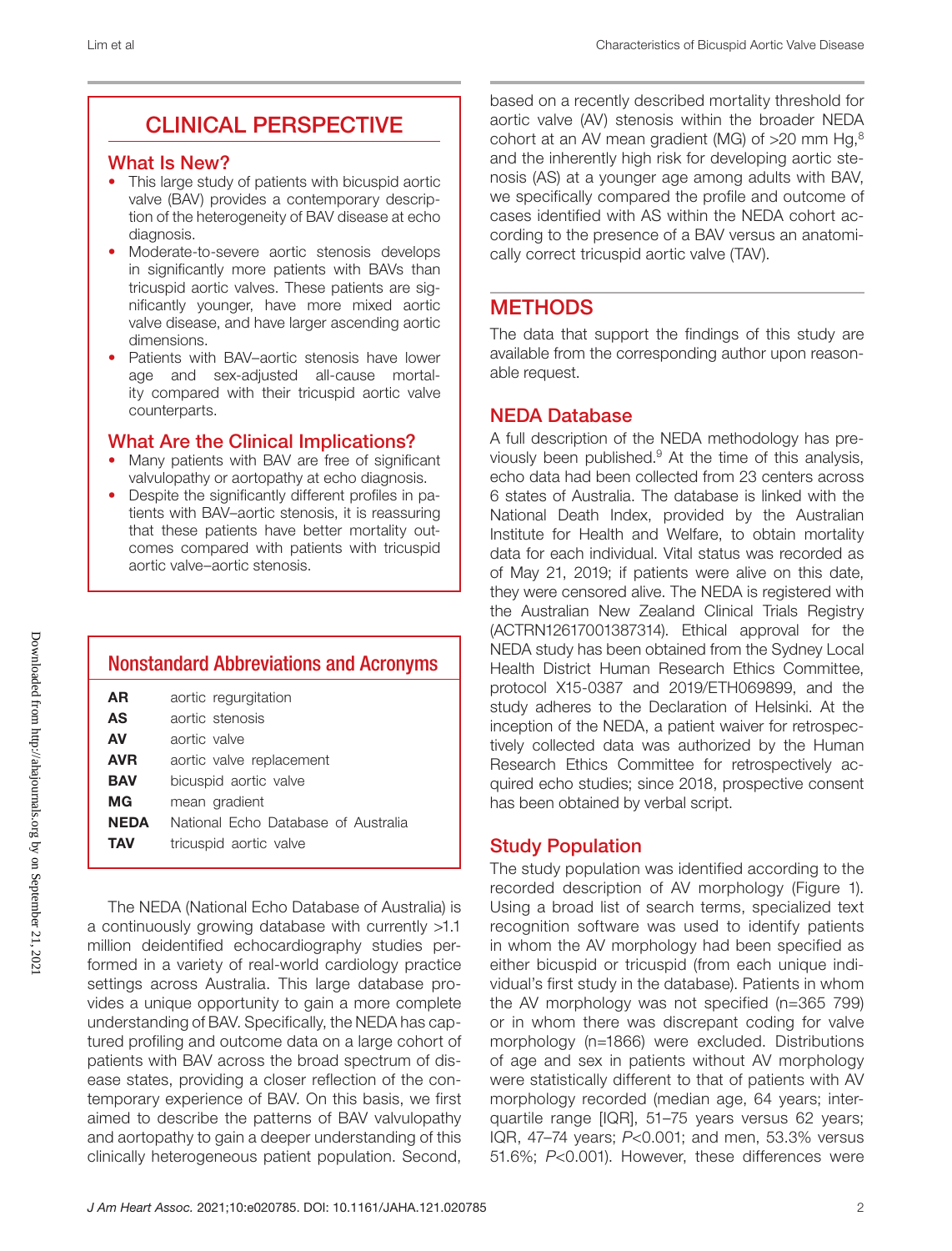

### Figure 1. Study flowchart.

This flowchart demonstrates how echo studies were selected from the NEDA, first, for analysis of all patients with BAV (blue box), and second, to compare patients with BAV or TAV and moderate-to-severe aortic stenosis (yellow boxes). AV indicates aortic valve; BAV, bicuspid aortic valve; MG, mean gradient; NEDA, National Echo Database of Australia; TAV, tricuspid aortic valve.

not clinically significant and are unlikely to have introduced significant selection bias.

For the comparison of patients with BAV or TAV with moderate-to-severe AS, we included those in

whom the mean AV gradient was recorded; thus, a further 1462 patients with BAV and 145 840 patients with TAV who did not have a mean AV gradient recorded were excluded. Those excluded patients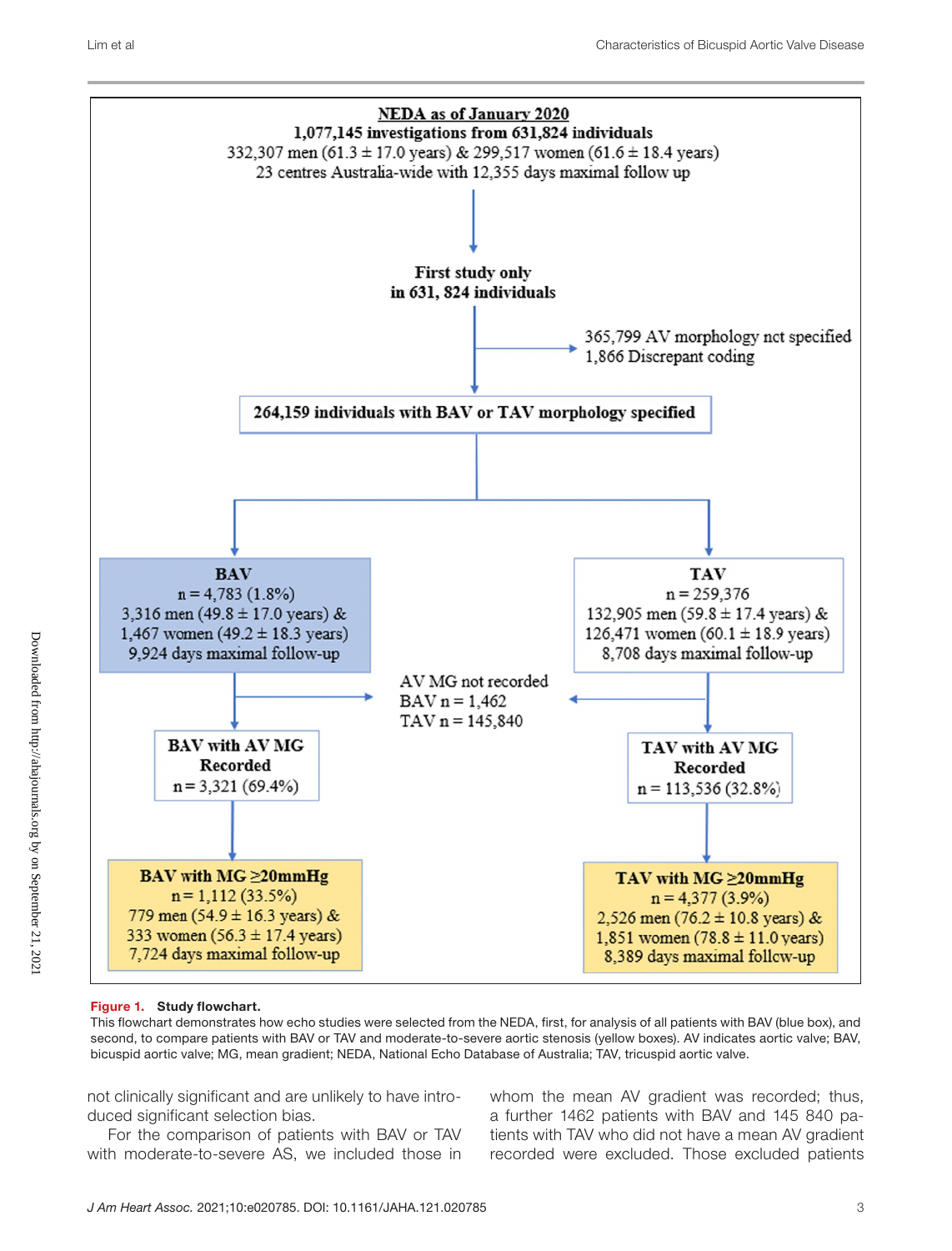without an AV MG recorded were marginally younger than patients with an AV MG recorded (median age, 60 years; IQR, 45–72 years versus 65 years; IQR, 51–76 years; *P*<0.001 and men 49.7% versus 54.0%; *P*<0.001). However, age- and sex-adjusted mortality was lower in those without an AV MG recorded (overall mortality hazard ratio [HR], 0.71; 95% CI, 0.70– 0.72; *P*<0.001; Table S1). As such, their exclusion is unlikely to have led to any underestimation of mortality risk in this study.

# Study Outcomes

The echocardiographic profile of the confirmed patients with BAV is described including the distributions of age, sex, severity of valve dysfunction, and aortic dimensions. In these adults, the presence and severity of AS was determined according to the AV MG and peak velocity (no AS was defined as MG 0.00–9.99 mm Hg and/or peak velocity <2.0 m/s, mild as MG 10.00–19.99 mm Hg and/or peak velocity 2.0–2.9 m/s, moderate as MG 20.00–39.99 mm Hg and/or peak velocity 3.0–3.9 m/s, and severe as MG >40 mm Hg and/or peak velocity >4.0 m/s). In cases where MG and peak velocity were discordant, the patient was classified into the higher of the 2 categories (ie, if MG was 38 mm Hg and the peak velocity was 4.1 m/s, then the patient was classified into the severe AS category). The presence and severity of aortic regurgitation (AR) was determined from qualitative text descriptions (none/trace, mild, moderate, and severe); these were also extracted using specialized text recognition software.

For the comparison between patients with moderate-to-severe AS (AV MG ≥20 mm Hg) and BAV (BAV-AS) or TAV (TAV-AS), the echocardiographic profiles of the groups were reported in the same manner as that for the BAV cohort described above. Additionally, subsequent AV intervention (surgical or transcatheter AV replacement [AVR]) was assessed from subsequent echo studies where available in the NEDA, for the same individuals, noting the presence of a replaced AV. To account for the influence of any concomitant congenital heart conditions, the most commonly associated with BAV being aortic coarctation, we used text recognition software to identify studies in which the presence or absence of aortic coarctation was also reported. Survival comparisons were derived from median follow-up of 6.0 years (IQR, 3.8–9.1 years). Three survival outcomes are reported as actual 1- and 5-year mortality (5466 and 3379 cases, respectively, with complete follow-up at these time points) and then overall survival during the entire follow-up period. Given the significant mean age difference between the BAV-AS and TAV-AS groups, age-specific analyses comparing the clinical profiles and survival outcomes were performed, comparing those with BAV-AS to TAV-AS in patients aged ≤65 years and then in patients aged >65 years.

# Statistical Analysis

Descriptive data are expressed as mean±standard deviation, or where nonnormal, as median with IQR. Those with BAV or TAV and moderate-to-severe AS were compared using independent samples *t* tests for continuous variables or Pearson  $\chi^2$  tests for categorical variables. Nonnormal distributions were compared using the Mann-Whitney *U* test. Age- and sex-adjusted odds ratios (ORs) with 95% CIs are reported for actual 1- and 5-year mortality using multiple logistic regression (entry model). The Kaplan-Meier method followed by a Cox proportional hazards regression model were used to compare overall survival between the 2 groups. Covariates were entered into the model (entry method) at a univariate *P* value of <0.10 or when clinically important. The proportional hazards assumption was verified by visual assessment of linearity in plots of the log-minus-log survival curves. Given marked age differences between the 2 groups, separate age-specific analyses (above and below the age of 65 years) were also conducted. A 2-tailed value of *P*<0.05 was considered statistically significant. All statistical analysis was performed using SPSS version 25.0 (IBM, Armonk, NY).

# **RESULTS**

# Characteristics of Patients With BAV

Of the 264 159 patients in whom AV morphology was specified, 4783 (1.8%) patients were identified to have a BAV (49.6±17.4 years, 69.3% men; Table 1). The proportion of adults in whom ascending aorta dimensions were recorded was relatively low (aortic root 86.1%, sinotubular junction 28.0%, ascending aorta 35.5%), but where measured, the average aortic dimensions were 36±6 mm, 34±7 mm, and 36±8 mm, respectively. Of these, 218 adults (12.8%) had significant ascending aorta dilatation, defined as diameter >45mm. There was a spectrum of valvular dysfunction (Figure 2), with the majority of patients with BAV having no AS (42.2%) and no/trace AR (45.9%). However, 11.2% and 8.8% had severe AS or severe AR, respectively.

### Comparison of Patients With BAV or TAV With Moderate-to-Severe AS

Of 113 536 patients with echo-confirmed TAV and a mean AV gradient recorded, 4377 (3.9%) had moderate-to-severe AS. By contrast, of the 3321 patients with BAV and an MG recorded, 1112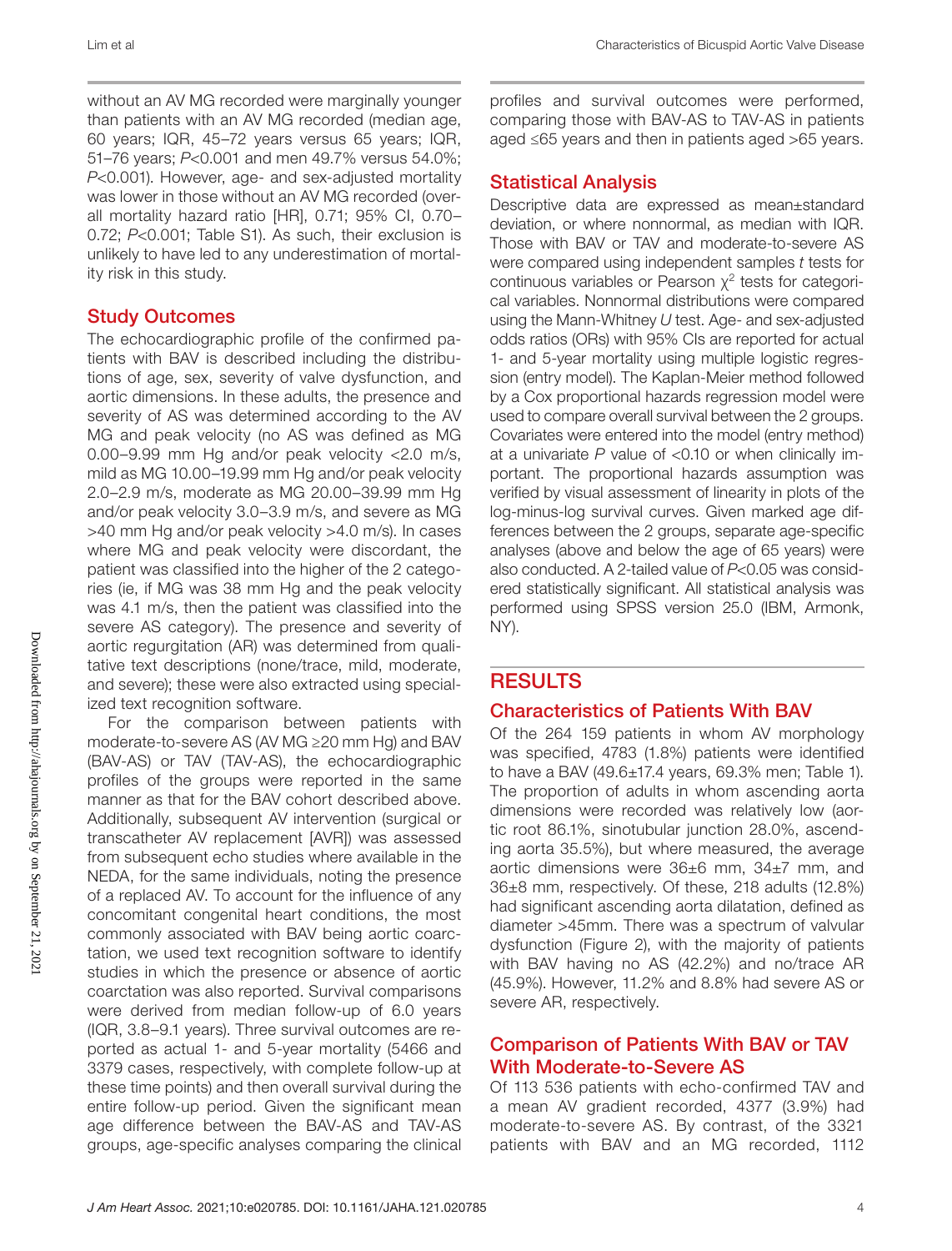| <b>Table 1. Echocardiographic Characteristics of Patients</b> |
|---------------------------------------------------------------|
| <b>With Bicuspid Aortic Valve</b>                             |

|                             | Data points available | <b>Patients with</b><br><b>BAV</b><br>$n = 4783$ |
|-----------------------------|-----------------------|--------------------------------------------------|
| Age, y                      |                       | $49.6 + 17.4$                                    |
| Sex, men                    |                       | 3316 (69.3%)                                     |
| <b>LVFF</b>                 | 3881/4783 (81.1%)     | $63 + 11$                                        |
| Aortic stenosis             | 4095/4783 (85.6%)     |                                                  |
| None                        |                       | 1730 (42.2%)                                     |
| Mild                        |                       | 1162 (28.4%)                                     |
| Moderate                    |                       | 744 (18.2%)                                      |
| Severe                      |                       | 459 (11.2%)                                      |
| Aortic regurgitation        | 3353/4783 (70.1%)     |                                                  |
| None/trace                  |                       | 1538 (45.9%)                                     |
| Mild                        |                       | 912 (27.2%)                                      |
| Moderate                    |                       | 607 (18.1%)                                      |
| Severe                      |                       | 296 (8.8%)                                       |
| Aortic dimensions, mm       |                       |                                                  |
| LVOT                        | 2632/4783 (55.0%)     | $23+3$                                           |
| Aortic root                 | 4118/4783 (86.1%)     | $36\pm 6$                                        |
| Sinotubular<br>junction     | 1340/4783 (28.0%)     | $34 + 7$                                         |
| Ascending aorta             | 1700/4783 (35.5%)     | $36 + 8$                                         |
| Aortic arch (%)             | 680/4783 (14.2%)      | $29 + 6$                                         |
| Ascending aorta<br>$>45$ mm | 1700/4783 (35.5%)     | 218 (12.8%)                                      |

Results are expressed as mean±standard deviation, median (interquartile range), or n (%). BAV indicates bicuspid aortic valve; LVEF, left ventricular ejection fraction; and LVOT, left ventricular outflow tract.

(33.5%) had moderate-to-severe AS (*P*<0.001; Table 2). The degree of AS was similar between the 2 groups (median AV MG, 32; IQR, 25–45 mm Hg for BAV versus 31; IQR, 24–42 mm Hg for TAV; *P*<0.001). However, a higher proportion of patients

Table 2. Comparison of Patients With BAV and Moderateto-Severe AS With Those With TAV and Moderate-to-Severe AS

|                       | BAV-AS.<br>n=1112, 33.5% | TAV-AS.<br>n=4377.3.9% | P value |
|-----------------------|--------------------------|------------------------|---------|
| Age, y                | $55.3 \pm 16.7$          | $77.3 + 11.0$          | < 0.001 |
| Sex, men              | 779 (70.1%)              | 2526 (57.7%)           | < 0.001 |
| LVEF, %               | $65+12$                  | 60±13                  | < 0.001 |
| RVSP, mm Hq           | $38 + 12$                | $43+13$                | < 0.001 |
| Aortic requrgitation  |                          |                        | < 0.001 |
| None                  | 332 (38.8%)              | 1565 (46.3%)           |         |
| Mild                  | 246 (28.8%)              | 1204 (35.6%)           |         |
| Moderate              | 184 (21.5%)              | 524 (15.5%)            |         |
| Severe                | 93 (10.9%)               | 87 (2.6%)              |         |
| Aortic stenosis       |                          |                        |         |
| MG, mm Hg             | $32(25 - 45)$            | $31(24-42)$            | < 0.001 |
| Peak V. m/s           | 3.70<br>$(3.27 - 4.33)$  | 3.65 (3.27)<br>$-4.20$ | 0.03    |
| Aortic dimensions, mm |                          |                        |         |
| Aortic root           | $36\pm 6$                | $33 + 4$               | < 0.001 |
| <b>STJ</b>            | $35 + 7$                 | $27 + 4$               | < 0.001 |
| Ascending aorta       | $37 + 8$                 | 35±5                   | < 0.001 |
| Subsequent AVR        | 407 (36.6%)              | 1027 (23.5%)           | < 0.001 |

Results are expressed as mean±standard deviation, median (interquartile range), or n (%). For BAV-AS and TAV-AS groups, respectively, data were available for LVEF in 974 (87.6%) and 3518 (80.4%), for RVSP in 621 (55.8%) and 2603 (59.5%), for aortic regurgitation 855 (76.9%) and 3380 (77.2%), for peak velocity 1040 (93.5%) and 4085 (93.3%), for aortic root dimension 945 (85.0%) and 3368 (76.9%), for STJ dimension 388 (34.9%) and 782 (17.9%), and for ascending aorta dimension in 440 (39.6%) and 1748 (39.9%). AS indicates aortic stenosis; AVR, aortic valve replacement; BAV, bicuspid aortic valve; LVEF, left ventricular ejection fraction; MG, mean gradient; RVSP, right ventricular systolic pressure; STJ, sinotubular junction; TAV, tricuspid aortic valve; and V, velocity.

with BAV-AS had moderate (21.5% versus 15.5%; *P*<0.001) or severe (10.9% versus 2.6%; *P*<0.001) AR compared with TAV-AS. Patients with BAV were



### Figure 2. Aortic valve dysfunction in patients with bicuspid aortic valve.

Distribution of grades of (A) aortic stenosis and (B) aortic regurgitation in patients with bicuspid aortic valve. AR indicates aortic regurgitation; and AS, aortic stenosis.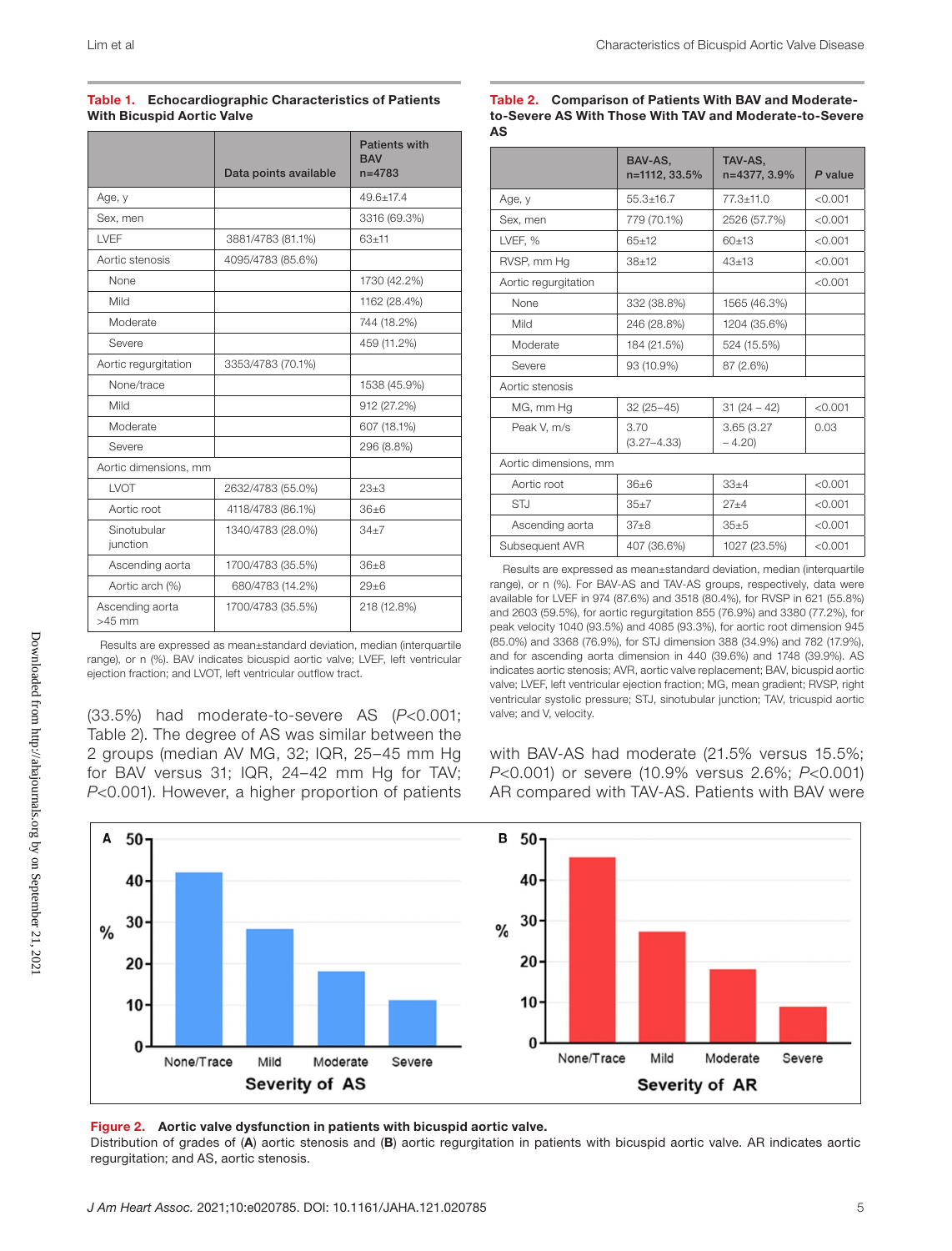substantially younger at the time of echo diagnosis (55.3±16.7 years versus 77.3±11.0 years; *P*<0.001). Where aortic dimensions were recorded, the diameters at the aortic root, sinotubular junction, and ascending aorta were significantly larger in patients with BAV-AS compared with TAV-AS (36±6 mm versus 33±4 mm, 35±7 mm versus 27±4 mm, 37±8 mm versus 35±5 mm, respectively; *P*<0.001 in each case). A higher proportion of patients with BAV went on to have subsequent AVR (36.6% versus 23.5%; *P*<0.001).

# **Mortality**

Age- and sex-adjusted 1- and 5-year mortality risk was substantially lower in the BAV-AS cohort (OR, 0.59; 95% CI, 0.48–0.73; *P*<0.001 and OR, 0.52; 95% CI, 0.41–0.66; *P*<0.001, respectively), and this did not significantly change when left ventricular ejection fraction and increasing AR were added to the model. Regarding overall survival, given the patients with BAV were younger at the time of AS diagnosis, the overall age at death was younger for patients with BAV (median age, 76 years; IQR, 66–84 years versus 85 years; IQR, 79–89 years; *P*<0.001). The cause of death was recorded as cardiovascular in similar proportions (45.2% versus 49.7%; *P*=0.272). On an age- and sex-adjusted basis, the overall risk of all-cause mortality was higher in patients with TAV-AS (HR, 0.53; 95% CI, 0.45–0.63; *P*<0.001; Figure 3). Furthermore, when left ventricular ejection fraction and increasing severity of AR was added to the model, the results did not change significantly (Table 3). The higher mortality risk also persisted when right ventricular systolic pressure was further added to the model (HR, 0.53; 95% CI, 0.41–0.69; *P*<0.001).

Given the higher proportion of patients with BAV-AS undergoing subsequent AVR, a sensitivity analysis including only those without subsequent AVR was performed, which demonstrated the same differential in survival (HR, 0.58; 95% CI, 0.48–0.70; *P*<0.001). On the impact of concomitant aortic coarctation, only a small proportion (6.8%) of TAV-AS studies had any comment on the presence or absence of residual aortic coarctation, compared with 31.7% of BAV subjects. When sensitivity analyses were performed with exclusion of all these subjects who were identified to have aortic coarctation, there were no significant changes in any aspect of the reported study results.



Figure 3. Adjusted survival curves for patients with BAV or TAV and moderate-to-severe AS. Survival curves comparing patients with moderate-to-severe AS and bicuspid (blue) to tricuspid aortic valves (red), adjusted for age and sex. AS indicates aortic stenosis; BAV, bicuspid aortic valve; HR, hazard ratio; and TAV, tricuspid aortic valve.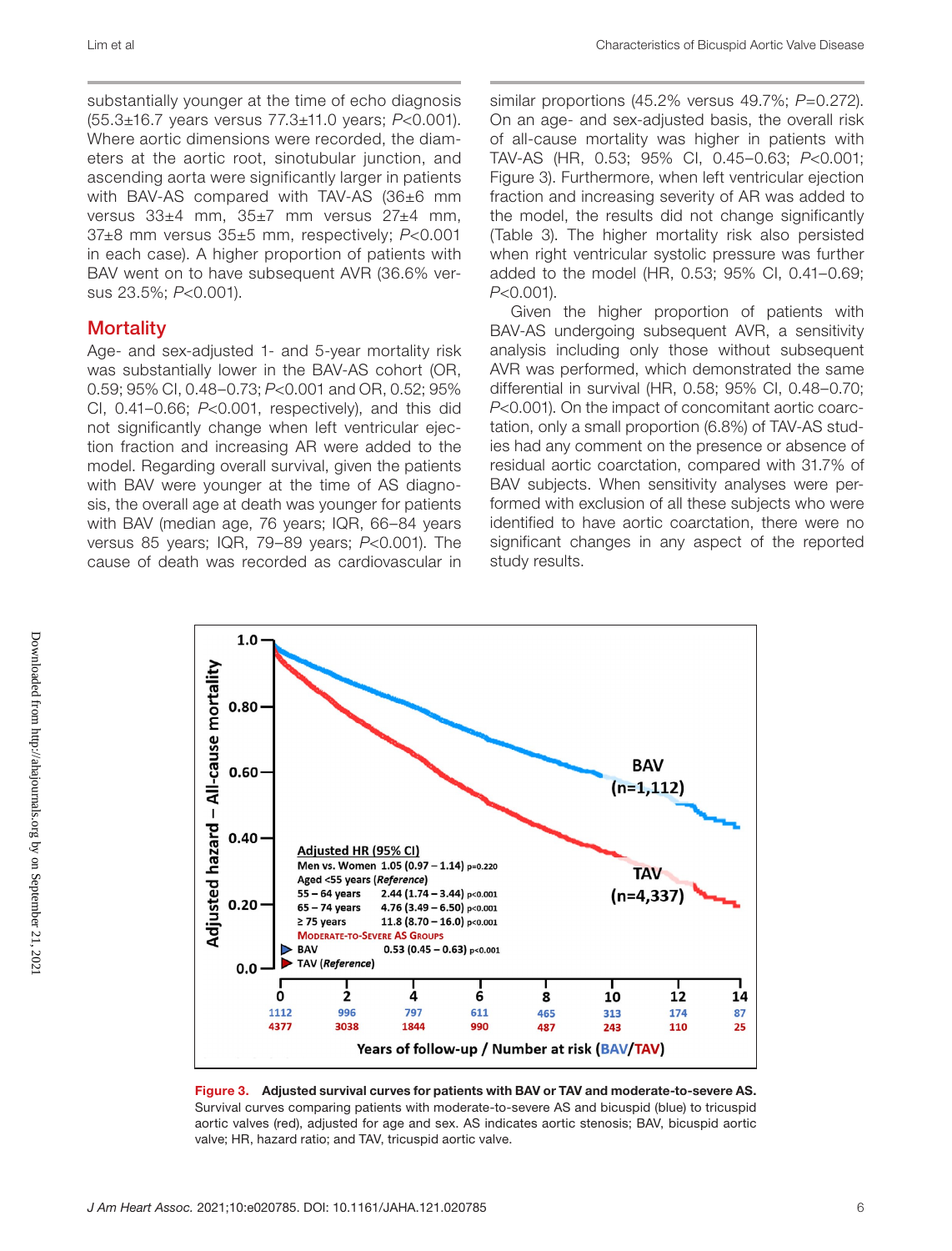|                        | Univariate analysis    |         | Multivariate analysis |         |  |
|------------------------|------------------------|---------|-----------------------|---------|--|
|                        | <b>HR (95% CI)</b>     | P value | <b>HR (95% CI)</b>    | P value |  |
| <b>BAV vs TAV</b>      | $0.19(0.17 - 0.22)$    | < 0.001 | $0.51(0.41 - 0.64)$   | < 0.001 |  |
| Age, y                 |                        |         |                       |         |  |
| $<$ 55 (ref)           |                        |         |                       |         |  |
| $55 - 64$              | $2.74(1.95 - 3.85)$    | < 0.001 | $2.32(1.53 - 3.52)$   | < 0.001 |  |
| $65 - 74$              | $6.50(4.81 - 8.77)$    | < 0.001 | $4.68(3.21 - 6.83)$   | < 0.001 |  |
| >75                    | 17.53 (13.13-23.40)    | < 0.001 | 11.54 (7.97-16.71)    | < 0.001 |  |
| Sex, men               | $0.84(0.78 - 0.91)$    | < 0.001 | $0.98(0.88 - 1.08)$   | 0.64    |  |
| Mean gradient          | $0.998(0.995 - 1.000)$ | 0.057   | 1.000 (0.997-1.003)   | 0.94    |  |
| <b>LVEF</b>            | $0.976(0.973 - 0.979)$ | < 0.001 | 0.981 (0.977-0.984)   | < 0.001 |  |
| Increasing AR severity | $0.93(0.89 - 0.98)$    | 0.006   | $1.05(0.99 - 1.12)$   | 0.13    |  |

| Table 3. Correlates of Mortality in Patients With BAV or TAV With Moderate-to-Severe Aortic Stenosis |  |  |
|------------------------------------------------------------------------------------------------------|--|--|
|                                                                                                      |  |  |

There are 3494 patients included in the multivariate model (BAV 766, TAV 2728). AR indicates aortic regurgitation; BAV, bicuspid aortic valve; HR, hazard ratio; LVEF, left ventricular ejection fraction; ref, reference; and TAV, tricuspid aortic valve.

# Age-Specific Comparisons

Given the significant 22-year mean age difference between the groups, 2 additional age-specific comparisons were performed, first comparing the profiles of BAV-AS to patients with TAV-AS who were aged ≤65 years, and second, comparing the 2 groups including only patients aged >65 years (Table S2). In both subanalyses, the patients with BAV-AS remained younger on average compared with the TAV-AS. However, original age differences narrowed (≤65 years subanalysis: median of 52 years; IQR, 40–59 years versus 60 years; IQR, 53–65 years; *P*<0.001; >65 years subanalysis: median of 72 years; IQR, 68–78 years versus 81 years; IQR, 75–86 years; *P*<0.001). The majority of findings from the original comparisons were replicated, aside from the following: (1) In patients aged ≤65 years, the proportion of patients undergoing subsequent AVR was broadly similar (39% versus 34%; *P*=0.06), potentially reflecting more acceptable surgical risk in the younger cohort. (2) In patients aged >65 years, patients with BAV-AS and TAV-AS had similar rates of AR, and there was no statistically significant difference in mean ascending aorta dimension. The proportion, however, of the original BAV-AS cohort included in the aged >65 years analysis was small (27.4% of BAV-AS compared with 87.9% of TAV-AS). Patients with BAV-AS were therefore relatively underrepresented compared with the patients with TAV-AS, which may account for why these differences were no longer found to be significant in this subanalysis.

The significant difference in mortality risk persisted when the model was applied in age-specific analyses comparing patients with BAV-AS and TAV-AS aged ≤65 years, and then in those aged >65 years (HR, 0.32; 95% CI, 0.21–0.48; *P*<0.001; and HR, 0.69; 95% CI, 0.54–0.88; *P*=0.002; respectively; Table S3), further supporting that patients with BAV-AS have better survival outcomes compared with patients with TAV-AS, independent of age.

# **DISCUSSION**

To our knowledge, this is the largest ever single study of adults with BAV. Using our large national echocardiography database, we studied 4783 BAV subjects across the spectrum of disease severity and describe the wide distribution of aortic and AV characteristics at the time of first echo diagnosis in adulthood, yielding a more comprehensive contemporary description of the heterogeneity of the condition than previous smaller studies with significant selection biases have provided. Furthermore, we demonstrated significantly different profiles and mortality in patients with BAV-AS compared with TAV-AS, with similar degrees of AS.

# Characteristics of Patients With BAV

This study enhances our understanding of the epidemiology of this congenital heart disease. The 1.8% incidence of BAV in our cohort is in line with previous estimates from autopsy<sup>1,2</sup> and smaller echo database studies<sup>10</sup>; however, this is likely an underestimate of the true incidence, given that patients who remain undiagnosed throughout their lifetime are not represented. Furthermore, patients who might have died during childhood or before having an echo in adult life at a NEDA center would not have been counted in this sample. There is thus a selection bias here, whereby only those surviving to adult life and those who were referred for a cardiac ultrasound at a participating site were included in this sample. We should also note that just over half of the individuals (n=365 799) had no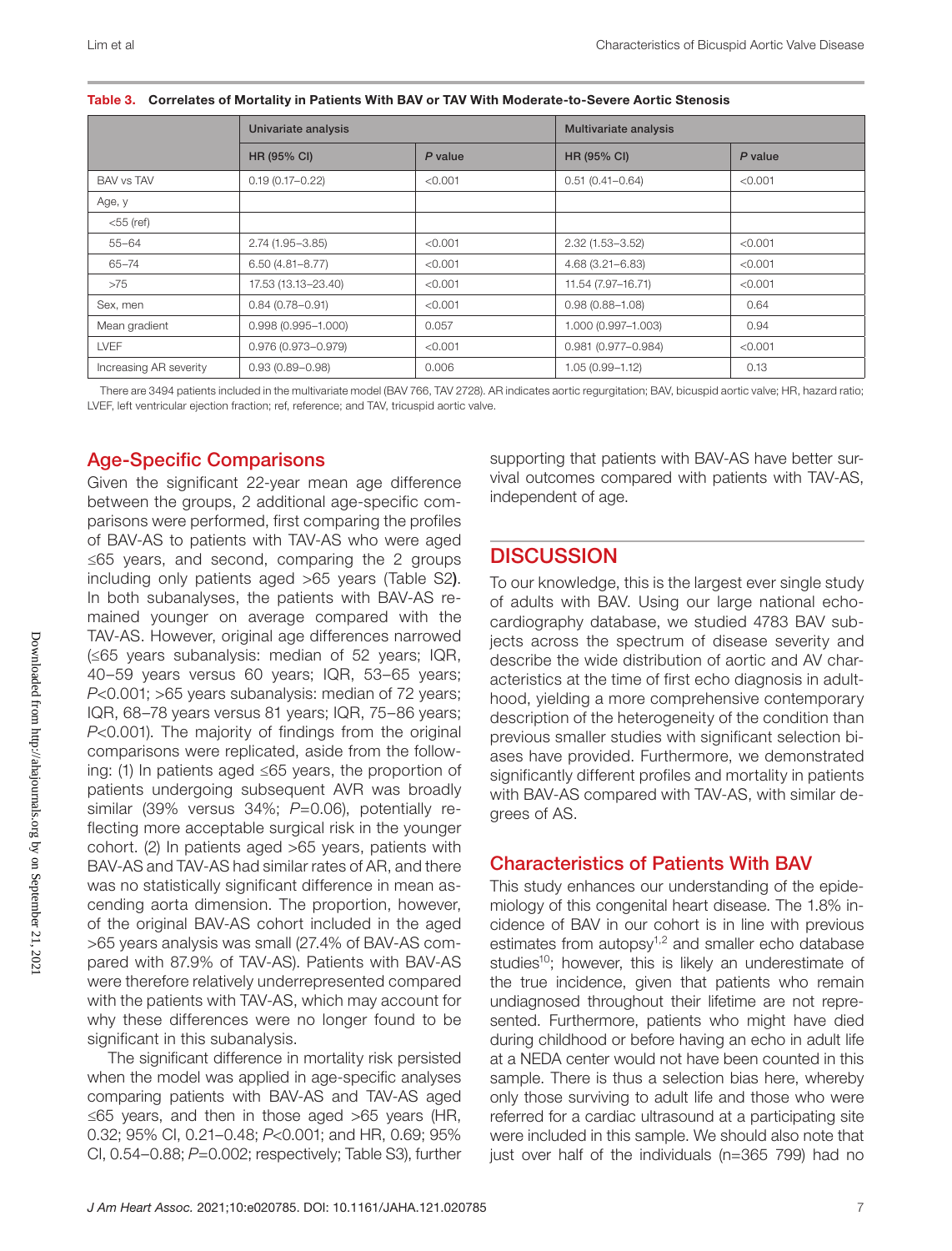report as to whether the AV was bicuspid or tricuspid, raising the possibility of a lower incidence of 0.8% if those excluded studies where valve morphology was not specified represent patients with normal TAVs. These factors therefore introduce possible sources of error into the 1.8% estimate of BAV prevalence in the NEDA registry.

The heterogeneity of BAV disease is well recognized; however, there has been considerable variability in the reported incidences of aortic and AV complications, which is likely a reflection of relatively small study sample sizes and the selection biases arising when those studies with more severe BAV disease have been the most commonly published. In this study, many adults (over 40%) had no significant valvular dysfunction at initial echo diagnosis at a mean age of 50 years. Autopsy studies have similarly observed that a significant proportion of patients have normo-functioning bicuspid valves at the time of death, $3,11$  reiterating that a significant proportion of patients with BAV may not ever develop any significant valvular complications. Our future plans to study the individuals in the NEDA, in whom serial studies were performed, may reveal distinguishing characteristics of patients who go on to develop progressive valve dysfunction, compared with those who are spared from progressive disease.

Despite a significant proportion of patients having normal AV function, a wide spectrum of valve dysfunction was observed, with 57.8% and 54.1% of patients manifesting some degree of AS or aortic regurgitation, respectively. Although the proportion of patients with any aortic regurgitation was similar to that found at the time of diagnosis in a small community cohort from Olmsted County6 (247/416, 59%), the proportion with AS in our patients with BAV was significantly higher than previously reported. Michelena et al found only 23% of their community-based cohort to have any AS at the time of diagnosis, although this difference is almost certainly because of the much younger average age at diagnosis in that study, which was ≈15 years younger than in our cohort.

In this study, we found that the average aortic dimensions at time of BAV diagnosis fell within the normal range. A significant proportion of this relatively young cohort of patients, however, had clinically significant ascending aortic dilatation, with 12.8% of patients having an ascending aortic diameter >45 mm. We note and are concerned by the relatively low proportion of patients with BAV aortic diameter measurements in this database, with only approximately one-third having their proximal ascending aortic dimension recorded, despite a specific identification of a BAV. It is well recognized that BAV disease may be associated with serious sequelae involving not only the AV, but the ascending aorta as well, and so the lack of specified ascending aortic dimensions is surprising.

Although it is possible that those studies without aortic dimensions recorded may have been those in whom accurate measurements were not possible because of poor image quality, it is unlikely that this accounts for all cases of underreporting. This is an important and concerning previously undocumented finding on realworld echocardiography practice, and we acknowledge that this significant lack of data completeness may impact the accuracy of our findings.

In addition to the diversity of valvular and aortic sequalae of BAV disease, another feature of the heterogeneity of this condition is the various BAV configurations, commonly termed morphotypes, with differences in cusp number, orientation, and presence and number of raphes. Increasing attention has been given recently to clinical differences between various BAV morphotypes, with certain morphotypes associated with particular patterns of valvular and aortic complications.12 The real-world nature of the NEDA cohort is such that BAV morphotype data were not routinely available. We speculate that many busy laboratories simply do not record this information routinely, particularly in stenosed valves where the morphology may be difficult to delineate with confidence.

# Moderate-to-Severe AS in Patients With BAV Compared With TAV

Clinically significant AS is much more prevalent in patients with BAV than those with TAV, with approximately one-third of patients with BAV having moderate-tosevere AS at the time of diagnosis (compared with ≈4% of those with TAV). We based this cut point of mean AV gradient of ≥20 mm Hg on previously published and widely cited evidence from the NEDA, that this represents an important prognostic inflection point in the severity of AS.<sup>8</sup> The patients with BAV-AS were significantly younger than their TAV counterparts. Although it is already appreciated that valvular dysfunction develops at a younger age in patients with BAV, we found the average age of patients with clinically important AS to be younger than previous reports. In 2242 patients referred for surgical AVR for BAV valvulopathy (88% of whom had AS), Michelena et al found the average age to be  $62\pm14$  years<sup>6</sup>; however, this cohort represents only those with severe valvulopathy being referred for intervention. In our study, representing broader community-based patients, the average age was 7 years younger (55±17 years). Accordingly, we also found a much larger age difference (22 years) compared with patients with TAV-AS, than has previously been reported. Davies et al, for example, found in their surgical series that patients with BAV were ≈8 years younger than those with TAV undergoing AVR for AS.13

Despite their younger average age, a much higher proportion of patients with BAV-AS in our study had

Downloaded from http://ahajournals.org by on September 21, 2021 Downloaded from http://ahajournals.org by on September 21, 2021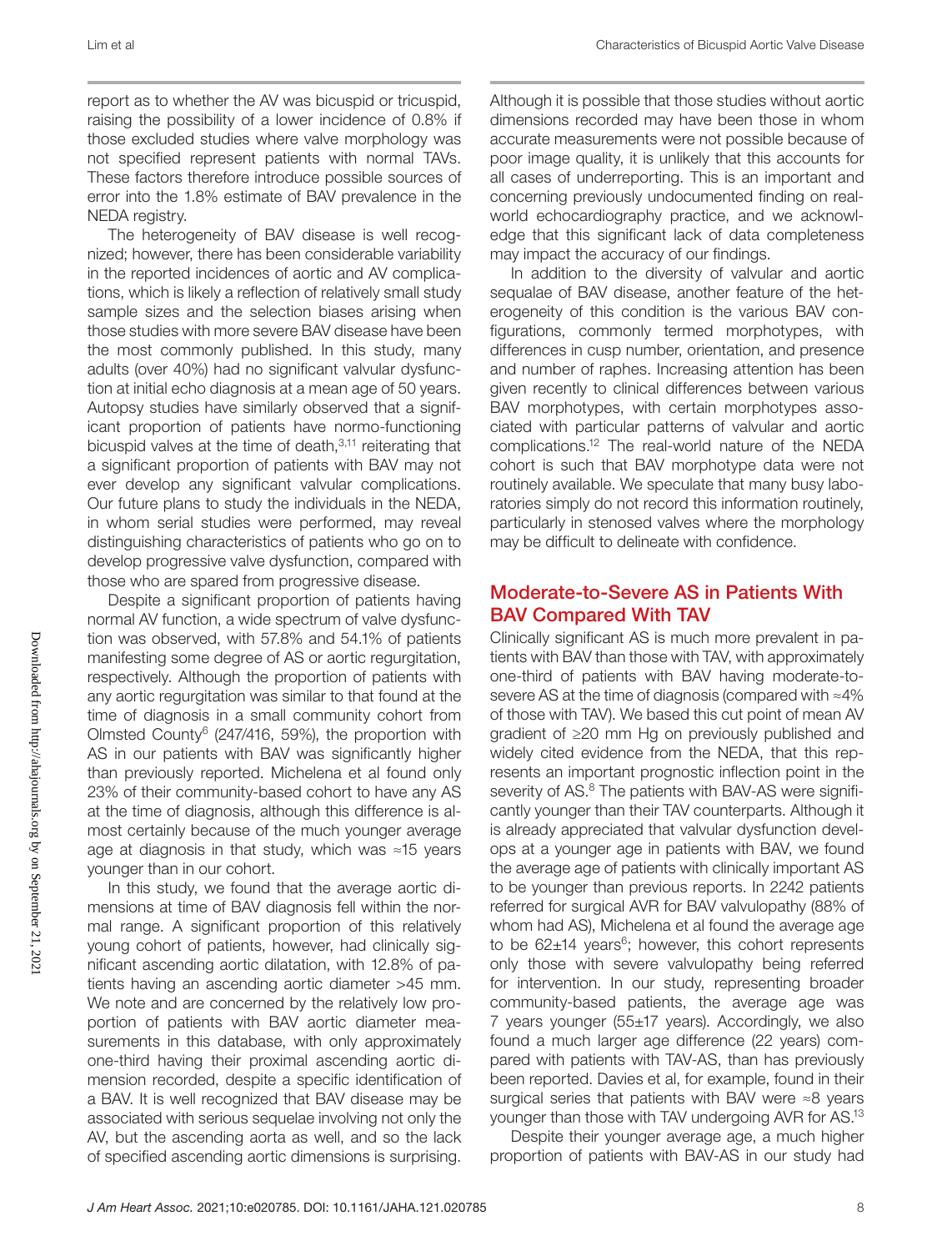Lim et al Characteristics of Bicuspid Aortic Valve Disease

significant concomitant aortic regurgitation, suggesting that mixed valvular disease may be more prevalent in patients with BAV-AS compared with patients with TAV with a similar degree of AS. This finding has not previously been reported and contrasts with a recent study of 862 patients with mixed AV disease (at least moderate AS and moderate AR), of whom the majority (81.1%) had TAVs.14 This is an important difference that requires further study, as the presence of mixed AV disease has been shown to have important prognostic implications<sup>15</sup> and a high risk of all-cause mortality that is reduced by AVR.14

The mean ascending aortic dimensions in both moderate-to-severe AS groups fell within normal ranges. However, patients with BAV had significantly larger aortic dimensions compared with those with TAV, expanding on previous work in smaller ageand sex-matched populations.<sup>16</sup> This difference existed despite there being a similar severity of AS in the 2 groups. The 2 main hypotheses for the cause of BAV-related aortic disease relate to altered flow characteristics17–20 and an intrinsic aortic wall abnormality leading to a vulnerability to dilatation. Our observations that BAV aortas were significantly larger than in TAV, despite having similar hemodynamic profiles, may favor the theory of an intrinsic aortic wall abnormality in patients with BAV. Conversely, in favor of the flow-mediated theory is that flow disturbances have been demonstrated in normalfunctioning BAVs, $21$  and as such, precede the development of stenosis in these patients, exposing the aortas of patients with BAV to more prolonged hemodynamic perturbations compared with patients with TAV. Although we found clear differences in aortic dimensions, the lack of data completeness introduces a potential source of error. Although aortic root dimensions were well reported, sinotubular junction and proximal ascending aortic dimensions were poorly reported in both groups, and so we make these observations with some degree of caution. Overall, the differing echocardiographic profiles in BAV and patients with TAV-AS were mostly replicated in age-specific subanalyses, indicating that these findings are likely to be present independent of the age differential between the 2 groups being studied.

Age- and sex-adjusted 1-year, 5-year, and overall mortality were significantly lower in the BAV-AS cohort, with the difference in overall mortality persisting in age-specific subanalyses, further supporting that this mortality difference is observed independent of age. Previous studies have shown that patients with BAV have similar long-term survival compared with the general population.<sup>22,23</sup> Thus, the significantly increased age-adjusted mortality risk in patients with TAV-AS was disproportionate to that expected. The

lower left ventricular ejection fraction of the TAV-AS group were also included as covariates, but despite this, the adjusted mortality risk remained higher in the TAV-AS group. Other than mortality data from the National Death Index linkage, clinical data outside that which is regularly included in echo reports are not available in the NEDA, and as such, we were unable to study the effect of any commonly associated comorbidities. However, we postulate that the higher adjusted mortality risk in the TAV-AS group may be attributed to significant coexisting morbidities, which is expected given their substantially older age. Furthermore, Kang et al recently demonstrated that in patients with severe AS (61% of whom had BAV), early surgery conferred significant operative and cardiovascular mortality benefit compared with a watchful-waiting approach. $24$  In our study, a significantly higher proportion of patients with BAV-AS underwent subsequent AVR, and so this higher rate of intervention may also contribute to our finding of better survival in BAV-AS subjects, compared with those with TAV-AS.

higher average right ventricular systolic pressure and

# Study Limitations

Although a rigorous approach has been taken in this study to use the NEDA with the highest possible accuracy, the nature of this database does introduce some limitations. A significant number of patients were excluded from analysis, first, when AV morphology was not specified, and second, when there was no mean AV pressure gradient recorded. With respect to the former, we were not able to assume that the AV was tricuspid if it was simply not specifically noted to be bicuspid, and consequently, more than half of the echo studies were excluded at this step. However, the age and sex distribution of these excluded patients did not differ in a clinically significant way to the included patients with AV morphology, which provides some reassurances that their exclusion is unlikely to have introduced significant biases. In the BAV versus TAV AS part of the study, a further one-third of patients with BAV and twothirds of patients with TAV were excluded because of lack of mean AV pressure gradient recording. For this comparison, we believe that exclusion because of lack of MG data is unlikely to have introduced a systematic bias, because this limitation is likely to apply equally to both BAV-AS and TAV-AS groups. Furthermore, these excluded patients, although marginally younger than those who were included, demonstrated lower mortality risks, and as such, their exclusion is unlikely to have introduced any underestimation in mortality outcome analyses. The lack of data on valve morphology and MG does, however,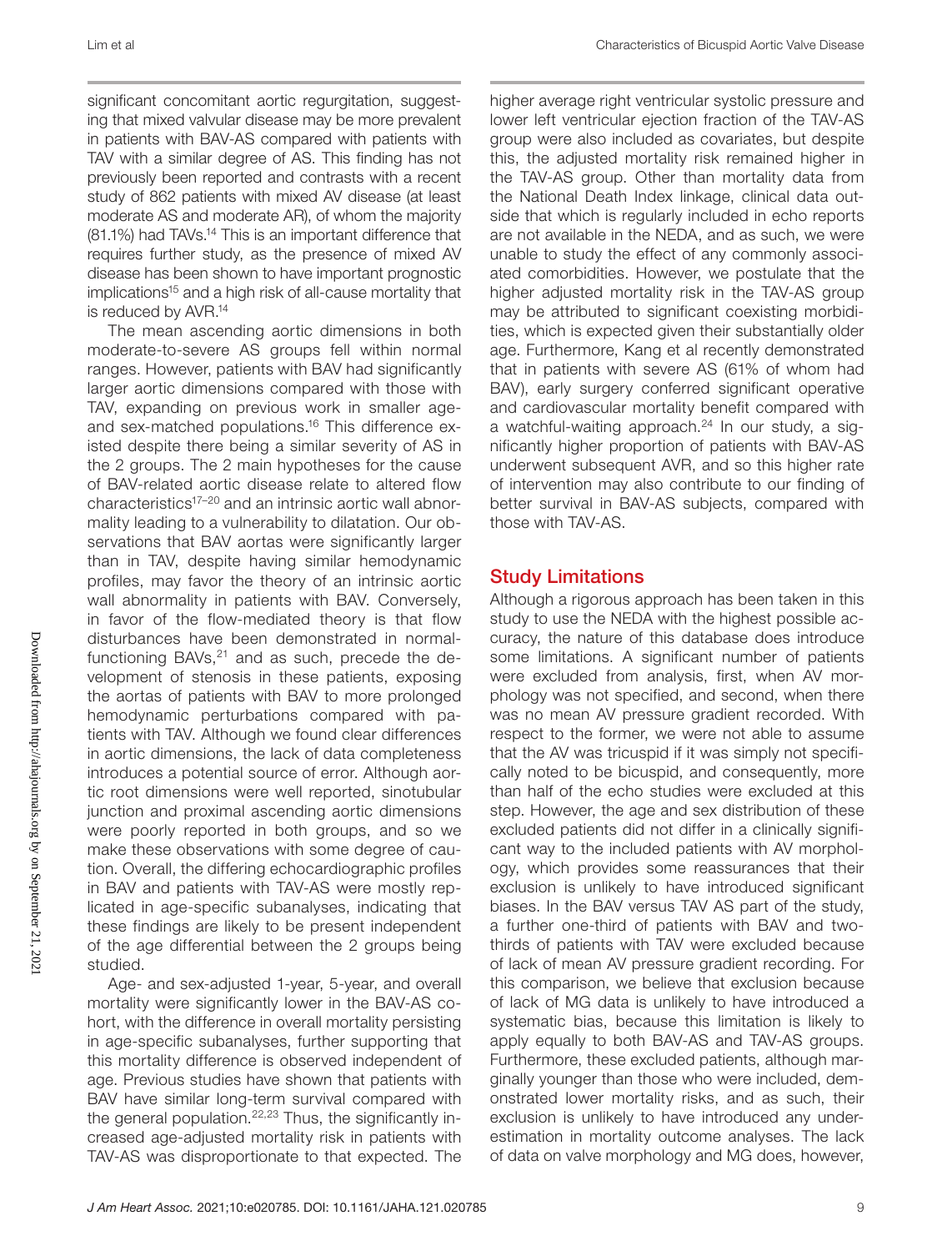Downloaded from http://ahajournals.org by on September 21, 202 Downloaded from http://ahajournals.org by on September 21, 2021

provide important information about real-world echocardiography practices.

For this study, we analyzed only the first echo study for each patient and excluded information from any serial studies (other than to infer the presence of later AVR). In real-world practice, inter- and intraobserver variability can lead to inconsistent identification of AV morphology, both within single or multiple echo study reports. Furthermore, transthoracic echocardiography has imperfect specificity and sensitivity for diagnosing BAV.25 In the NEDA, there is no mechanism by which reported valve morphology can be confirmed, and as such, the text extraction process of identifying patients with BAV or TAV may have led to some inaccuracies. To confirm the accuracy of valve morphology identification, we performed a sensitivity analysis limited to high-volume academic centers, because it has been shown that diagnostic accuracy is higher in these settings.25 Studies from these academic centers comprised 28.5% of the original data set; the percentage of studies in whom AV morphology was specified was slightly lower compared with the original analysis (36.6% compared with 41.8%). However, the proportion of studies in which a BAV was identified was marginally higher, with an estimated incidence of 2.6% (compared with 1.8% in the original analysis). Thus, although our real-world observations suggest that over 60% of studies might not have the AV morphology specified across most clinical settings, the sensitivity analysis supports our estimated incidence of BAV. We also acknowledge that unicuspid AVs may have been incorrectly diagnosed as BAVs and consequently included in our BAV cohort. However, unicuspid valves are rare, with an incidence of just 0.5%,<sup>26</sup> and as such this is unlikely to have significantly affected our main findings.

We acknowledge the limitation of using MG to assess the severity of AS, which may be inaccurate in the presence of left ventricular dysfunction. Of the patients with either a BAV or TAV morphology identified, 81.1% and 84.5% had a left ventricular ejection fraction reported, respectively. The great majority of patients in both groups had normal (>50%) left ventricular ejection fractions (91.3% BAV, 86.8% TAV). Of the remaining patients with left ventricular dysfunction, some with significant AS may have been misclassified and consequently omitted from our analysis. Because the proportion of subjects with good left ventricular systolic function was similar in the BAV and TAV groups, this is unlikely to have introduced any systematic error in our main findings.

On aortic dilatation, as discussed above, there was a significant proportion of patients in whom no aortic dimensions were recorded, especially above the aortic root. Furthermore, as previously discussed, we do not have clinical data on any potential comorbidities in patients, which might have substantially affected their survival. We also have no recorded information concerning commonly associated conditions such as Turner's syndrome, Marfan's syndrome, or hypertension, which could contribute to aortic disease and its complications. The ascertainment of later AVR is incomplete, because it relied on subsequent echocardiograms rather than on national surgical databases. Finally, the NEDA only includes adults who have undergone echocardiography. However, as with all other study methods (with the exception of autopsy studies), patients who are never diagnosed with BAV during their lifetime are not captured in this patient cohort.

# **CONCLUSIONS**

This study, to our knowledge, is the largest series of adults with BAV yet reported and extends our understanding of this complex and heterogeneous disease by providing contemporary insights into the incidence of BAV-related valvulopathy and aortopathy at the time of echo diagnosis, across the broad spectrum of disease severity, and in a large cohort of communitybased patients with BAV. Moderate-to-severe AS was significantly more prevalent in adults with BAV compared with TAV. These patients were over 2 decades younger, had a higher prevalence of concomitant aortic regurgitation, and had significantly larger ascending aortas. Despite this, adjusted survival outcomes appeared better in patients with BAV-AS compared with those with TAV and AS.

### ARTICLE INFORMATION

Received January 5, 2021; accepted June 21, 2021.

### Affiliations

University of Sydney, Sydney Medical School, Faculty of Medicine and Health, Camperdown, New South Wales, Australia (M.S.L., G.S., D.S.C.); Department of Cardiology, Royal Prince Alfred Hospital, Camperdown, New South Wales, Australia (M.S.L., D.S.C.); University of Notre Dame, Fremantle, Western Australia, Australia (G.S., D.P.); Heart Research Institute, Sydney, New South Wales, Australia (G.S., D.S.C.); and Torrens University Australia, Adelaide, South Australia, Australia (S.S.).

### Acknowledgments

The authors acknowledge the investigators and subjects from the National Echo Database Australia contributing sites.

### Sources of Funding

NEDA Ltd. is a not-for-profit research entity. NEDA received startup funding from Actelion Pharmaceuticals, GlaxoSmithKline, and Bayer Pharmaceuticals. NEDA has also received investigator-initiated grants from Novartis, Jannsen, and Edwards LifeSciences outside of this current work. All research has been independent of any funding. No company has had any input to the current article. S.S. is supported by the NHMRC of Australia (GNT1135894).

### **Disclosures**

G.S. and D.P. have received investigator fees from NEDA Ltd. S.S. has received consultancy fees from NEDA Ltd. G.S., D.P., and S.S. have received consultancy fees from Edwards LifeSciences. The remaining authors have no disclosures to report.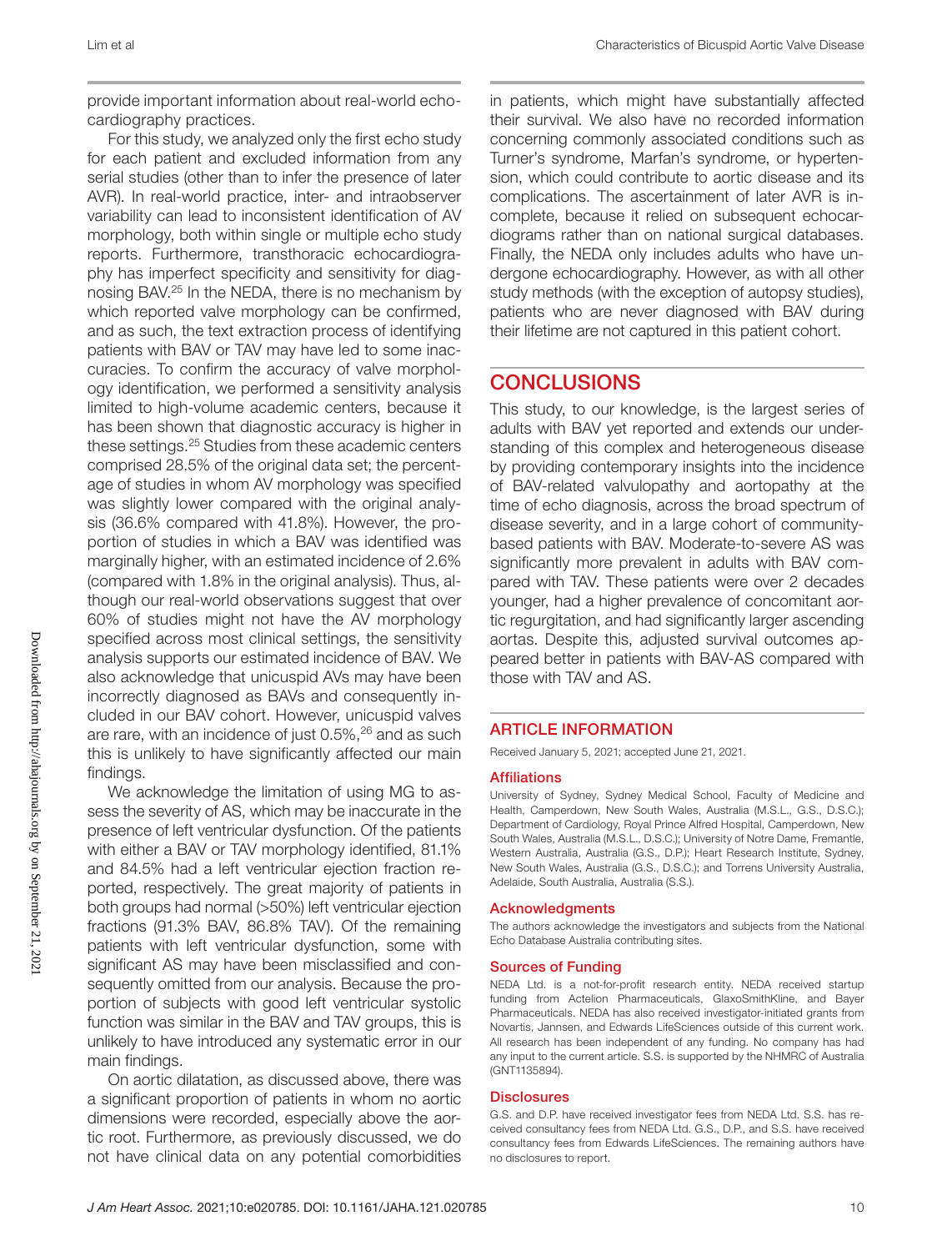### Supplementary Material

Tables S1–S3

### **REFERENCES**

- 1. Ward C. Clinical significance of the bicuspid aortic valve. *Heart*. 2000;83:81–85. doi: [10.1136/heart.83.1.81](https://doi.org/10.1136/heart.83.1.81)
- 2. Roberts WC. The congenitally bicuspid aortic valve. *Am J Cardiol*. 1970;26:72–83. doi: [10.1016/0002-9149\(70\)90761-7](https://doi.org/10.1016/0002-9149(70)90761-7)
- 3. Fenoglio JJ Jr, McAllister HA Jr, DeCastro CM, Davia JE, Cheitlin MD. Congenital bicuspid aortic valve after age 20. *Am J Cardiol*. 1977;39:164–169. doi: [10.1016/S0002-9149\(77\)80186-0](https://doi.org/10.1016/S0002-9149(77)80186-0)
- 4. Evangelista A, Gallego P, Calvo-Iglesias F, Bermejo J, Robledo-Carmona J, Sánchez V, Saura D, Arnold R, Carro A, Maldonado G, et al. Anatomical and clinical predictors of valve dysfunction and aortic dilation in bicuspid aortic valve disease. *Heart*. 2018;104:566–573. doi: [10.1136/heartjnl-2017-311560](https://doi.org/10.1136/heartjnl-2017-311560)
- 5. Roberts WC, Ko JM. Frequency by decades of unicuspid, bicuspid, and tricuspid aortic valves in adults having isolated aortic valve replacement for aortic stenosis, with or without associated aortic regurgitation. *Circulation*. 2005;111:920–925. doi: [10.1161/01.CIR.00001](https://doi.org/10.1161/01.CIR.0000155623.48408.C5) [55623.48408.C5](https://doi.org/10.1161/01.CIR.0000155623.48408.C5)
- 6. Michelena HI, Suri RM, Katan O, Eleid MF, Clavel MA, Maurer MJ, Pellikka PA, Mahoney D, Enriquez-Sarano M. Sex differences and survival in adults with bicuspid aortic valves: verification in 3 contemporary echocardiographic cohorts. *J Am Heart Assoc*. 2016;5:e004211. doi: [10.1161/JAHA.116.004211](https://doi.org/10.1161/JAHA.116.004211)
- 7. Masri A, Svensson LG, Griffin BP, Desai MY. Contemporary natural history of bicuspid aortic valve disease: a systematic review. *Heart*. 2017;103:1323–1330. doi: [10.1136/heartjnl-2016-309916](https://doi.org/10.1136/heartjnl-2016-309916)
- 8. Strange G, Stewart S, Celermajer D, Prior D, Scalia GM, Marwick T, Ilton M, Joseph M, Codde J, Playford D. Poor long-term survival in patients with moderate aortic stenosis. *J Am Coll Cardiol*. 2019;74:1851.
- 9. Strange G, Celermajer DS, Marwick T, Prior D, Ilton M, Codde J, Scalia GM, Stewart S, Bulsara M, Gabbay E, et al. The National Echocardiography Database Australia (NEDA): rationale and methodology. *Am Heart J*. 2018;204:186–189.
- 10. Michelena HI, Khanna AD, Mahoney D, Margaryan E, Topilsky Y, Suri RM, Eidem B, Edwards WD, Sundt TM, Enriquez-Sarano M. Incidence of aortic complications in patients with bicuspid aortic valves. *J Am Med Assoc*. 2011;306:1104–1112.
- 11. Roberts WC, Vowels TJ, Ko JM. Natural history of adults with congenitally malformed aortic valves (unicuspid or bicuspid). *Medicine (Baltimore)*. 2012;91:287–308.
- 12. Lim MS, Bannon PG, Celermajer DS. Bicuspid aortic valve disease valve morphotype influences age at and indications for operative treatment. *Heart Lung Circ*. 2019;28:S347. doi: [10.1016/j.hlc.2019.06.496](https://doi.org/10.1016/j.hlc.2019.06.496)
- 13. Davies MJ, Treasure T, Parker DJ. Demographic characteristics of patients undergoing aortic valve replacement for stenosis: relation to valve morphology. *Heart*. 1996;75:174–178. doi: [10.1136/hrt.75.2.174](https://doi.org/10.1136/hrt.75.2.174)
- 14. Isaza N, Desai MY, Kapadia SR, Krishnaswamy A, Rodriguez LL, Grimm RA, Conic JZ, Saijo Y, Roselli EE, Gillinov AM, et al. Long-term outcomes in patients with mixed aortic valve disease and preserved left ventricular ejection fraction. *J Am Heart Assoc*. 2020;9:e014591. doi: [10.1161/JAHA.119.014591](https://doi.org/10.1161/JAHA.119.014591)
- 15. Egbe AC, Luis SA, Padang R, Warnes CA. Outcomes in moderate mixed aortic valve disease: is it time for a paradigm shift? *J Am Coll Cardiol*. 2016;67:2321–2329. doi: [10.1016/j.jacc.2016.03.509](https://doi.org/10.1016/j.jacc.2016.03.509)
- 16. Huntley GD, Thaden JJ, Alsidawi S, Michelena HI, Maleszewski JJ, Edwards WD, Scott CG, Pislaru SV, Pellikka PA, Greason KL, et al. Comparative study of bicuspid vs. Tricuspid aortic valve stenosis. *Eur Heart J Cardiovasc Imaging*. 2018;19:3–8.
- 17. Barker AJ, Markl M, Burk J, Lorenz R, Bock J, Bauer S, Schulz-Menger J, von Knobelsdorff-Brenkenhoff F. Bicuspid aortic valve is associated with altered wall shear stress in the ascending aorta. *Circ Cardiovasc Imaging*. 2012;5:457–466.
- 18. Hope MD, Hope TA, Crook SE, Ordovas KG, Urbania TH, Alley MT, Higgins CB, 4D flow CMR in assessment of valve-related ascending aortic disease. *JACC Cardiovasc Imaging*. 2011;4:781–787.
- 19. Bissell MM, Hess AT, Biasiolli L, Glaze SJ, Loudon M, Pitcher A, Davis A, Prendergast B, Markl M, Barker AJ, et al. Aortic dilation in bicuspid aortic valve disease: flow pattern is a major contributor and differs with valve fusion type. *Circ Cardiovasc Imaging*. 2013;6:499–507. doi: [10.1161/CIRCIMAGING.113.000528](https://doi.org/10.1161/CIRCIMAGING.113.000528)
- 20. Farag ES, van Ooij P, Planken RN, Dukker KCP, de Heer F, Bouma BJ, Robbers-Visser D, Groenink M, Nederveen AJ, de Mol B, et al. Aortic valve stenosis and aortic diameters determine the extent of increased wall shear stress in bicuspid aortic valve disease. *J Magn Reson Imaging: JMRI*. 2018;48:522–530.
- 21. Meierhofer C, Schneider EP, Lyko C, Hutter A, Martinoff S, Markl M, Hager A, Hess J, Stern H, Fratz S. Wall shear stress and flow patterns in the ascending aorta in patients with bicuspid aortic valves differ significantly from tricuspid aortic valves: a prospective study. *Eur Heart J*. 2013;14:797–804.
- 22. Tzemos N, Therrien J, Yip J, Thanassoulis G, Tremblay S, Jamorski MT, Webb GD, Siu SC. Outcomes in adults with bicuspid aortic valves. *J Am Med Assoc*. 2008;300:1317–1325. doi: [10.1001/jama.300.11.1317](https://doi.org/10.1001/jama.300.11.1317)
- 23. Michelena HI, Desjardins VA, Avierinos JF, Russo A, Nkomo VT, Sundt TM, Pellikka PA, Tajik AJ, Enriquez-Sarano M. Natural history of asymptomatic patients with normally functioning or minimally dysfunctional bicuspid aortic valve in the community. *Circulation*. 2008;117:2776–2784.
- 24. Kang DH, Park SJ, Lee SA, Lee S, Kim DH, Kim HK, Yun SC, Hong GR, Song JM, Chung CH, et al. Early surgery or conservative care for asymptomatic aortic stenosis. *N Engl J Med*. 2020;382:111–119.
- 25. Hillebrand M, Koschyk D, Ter Hark P, Schüler H, Rybczynski M, Berger J, Gulati A, Bernhardt AM, Detter C, Girdauskas E, et al. Diagnostic accuracy study of routine echocardiography for bicuspid aortic valve: a retrospective study and meta-analysis. *Cardiovasc Diagn Ther*. 2017;7:367–379.
- 26. Slostad Brody D, Witt Chance M, O'Leary Patrick W, Maleszewski Joseph J, Scott Christopher G, Dearani Joseph A, Pellikka PA. Unicuspid aortic valve. *Circulation*. 2019;140:1853–1855. doi: [10.1161/](https://doi.org/10.1161/CIRCULATIONAHA.119.041835) [CIRCULATIONAHA.119.041835](https://doi.org/10.1161/CIRCULATIONAHA.119.041835)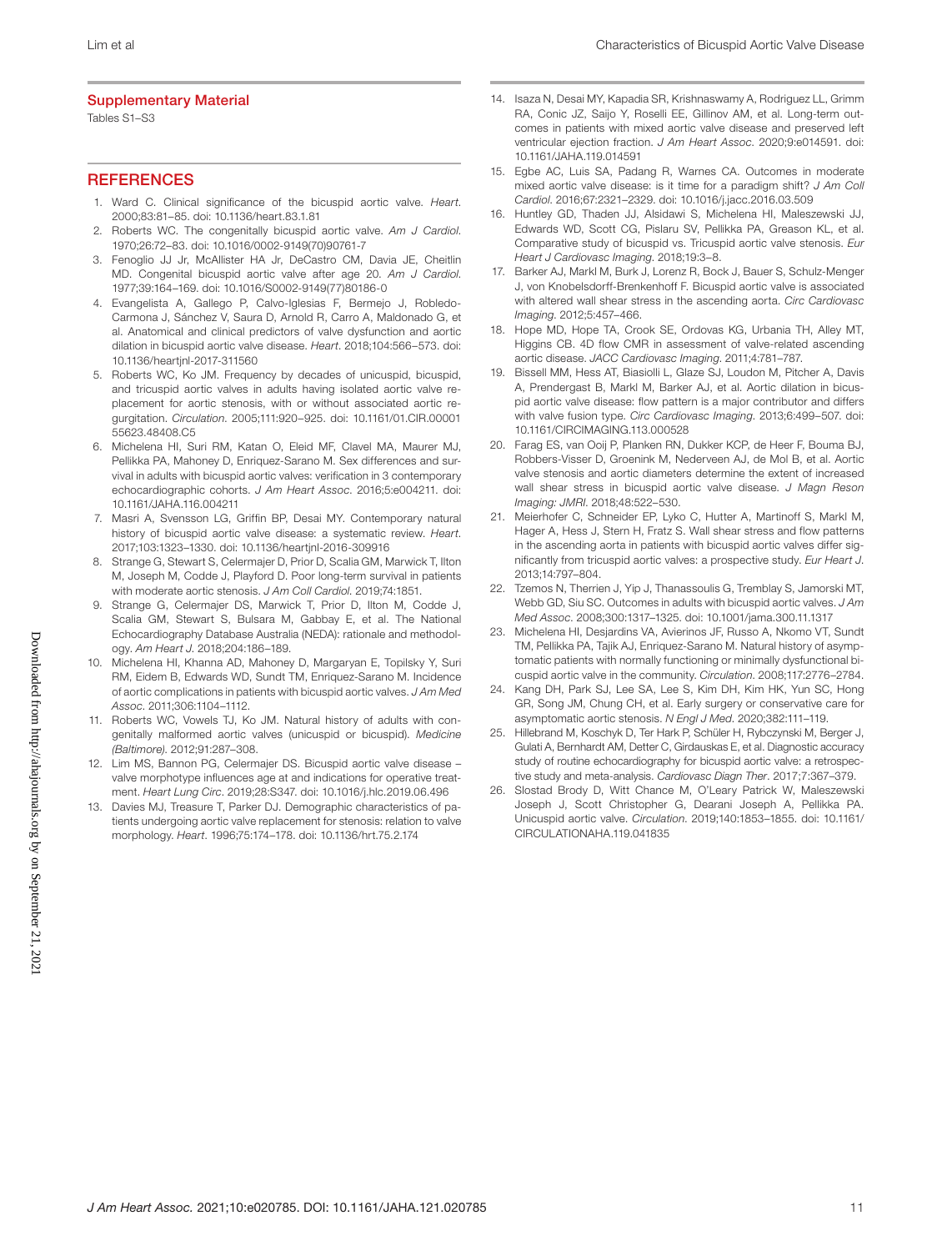**Supplemental Material**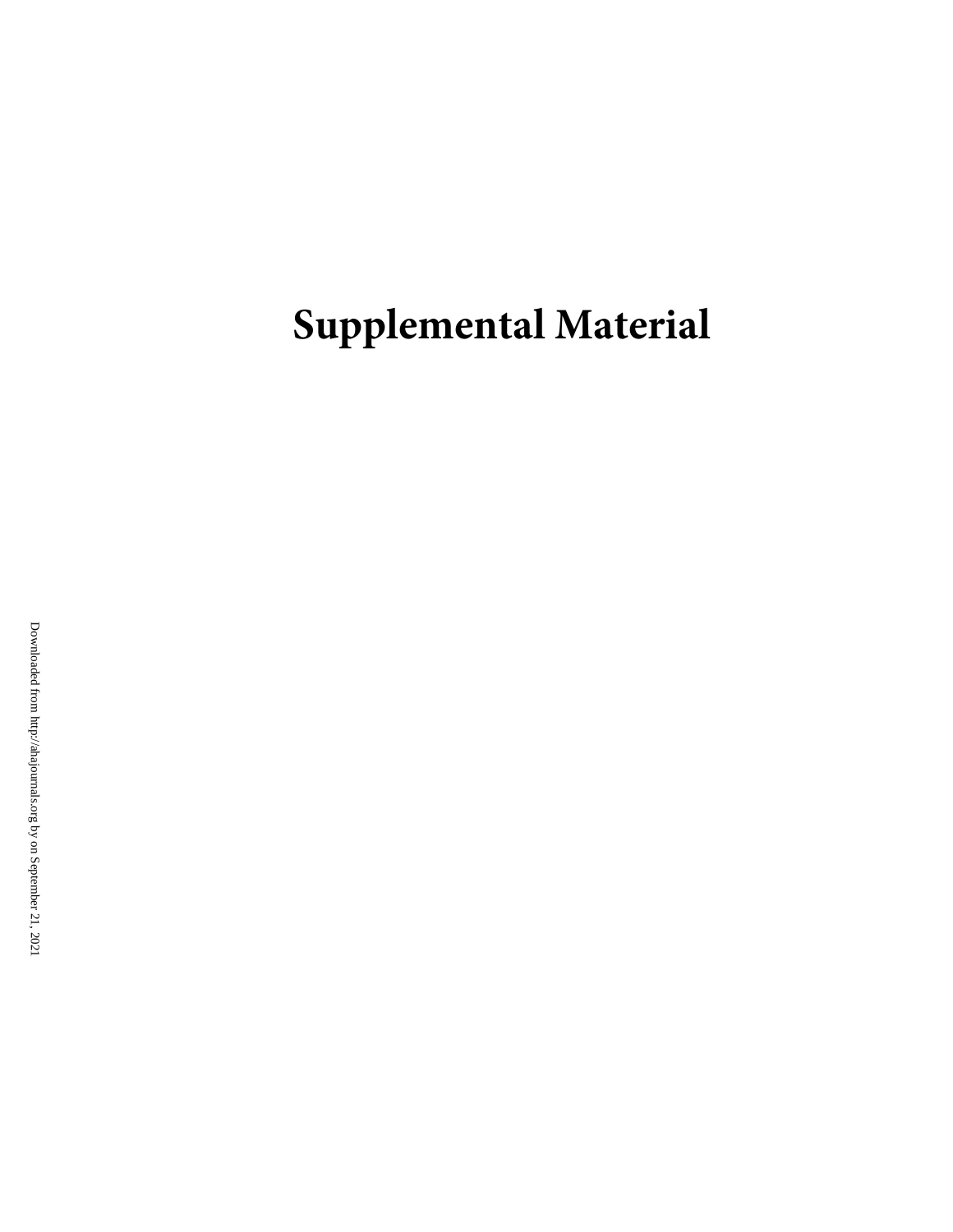| Table S1. Basic demographics comparing adults with and without an aortic valve mean |  |  |
|-------------------------------------------------------------------------------------|--|--|
| gradient (AV MG) recorded.                                                          |  |  |

|                  | <b>AV MG recorded</b> | AV MG not recorded      |         |
|------------------|-----------------------|-------------------------|---------|
|                  | $n = 116857$          | $n = 147302$            |         |
| Age (years)      | $65(51 - 76)$         | $60(45 - 72)$           | < 0.001 |
| Sex - male       | 63 072 (54.0%)        | 73 149 (49.7%)          | < 0.001 |
| 1-year mortality |                       | OR 0.81 $(0.79 - 0.84)$ | < 0.001 |
| 5-year mortality |                       | OR $0.72(0.70-0.74)$    | < 0.001 |
| <b>Overall</b>   |                       | HR $0.71(0.70-0.72)$    | < 0.001 |
| <b>Mortality</b> |                       |                         |         |

Results are presented as median (interquartile range), n (%), odds ratio (95% confidence interval), or hazard ratio (95% confidence interval). 1-year mortality analysis included 115,992 with AV MG and 145,049 without AV MG recorded. 5-year mortality analysis included 72,178 with AV MG and 89,440 without AV MG recorded. AV – aortic valve, HR – hazard ratio, MG – mean gradient, OR – odds ratio.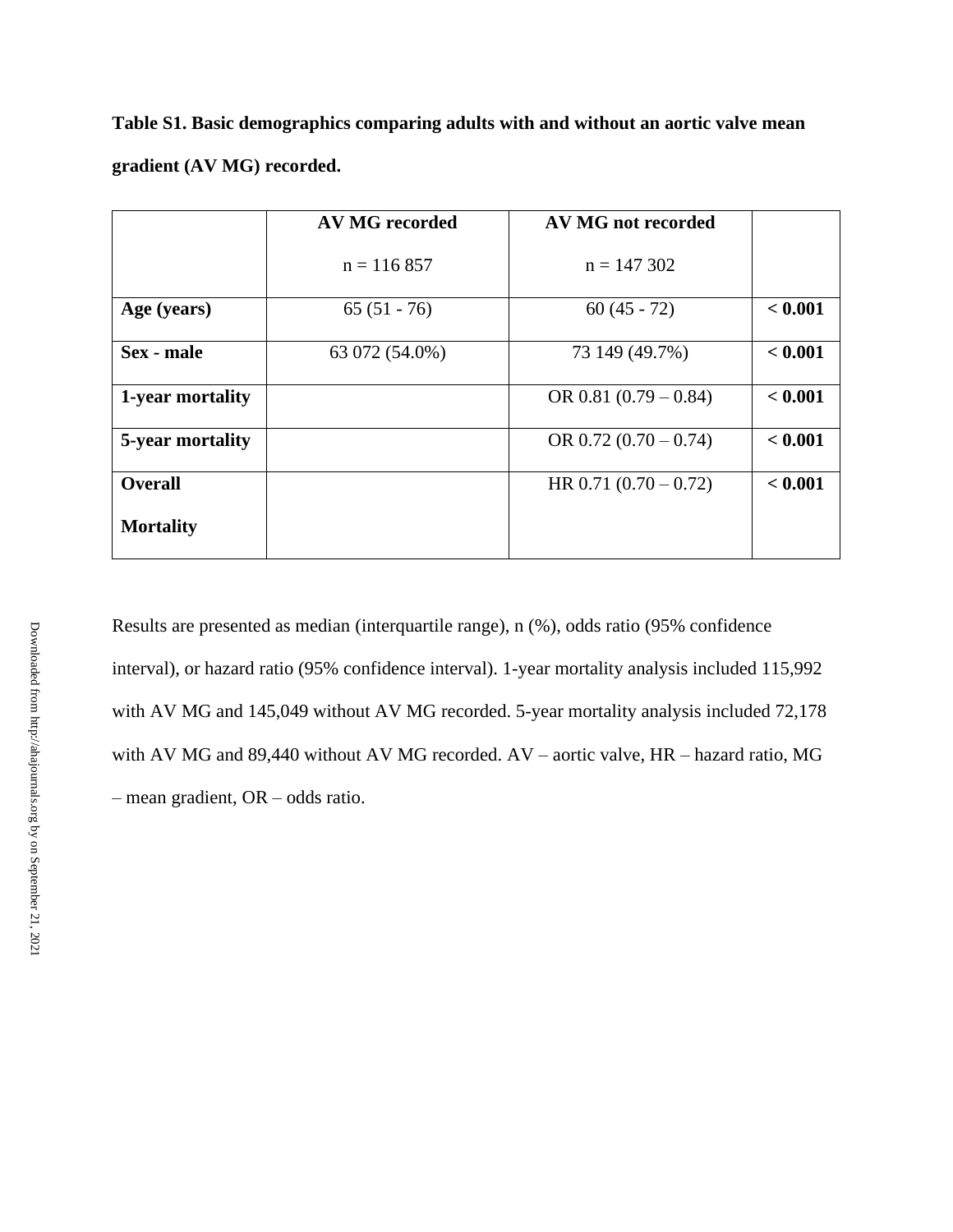# **Table S2. Age-specific sub-analyses comparing the echocardiographic profiles of BAV-AS to TAV-AS patients aged ≤65 years**

# **and those aged >65 years.**

| <b>PATIENTS AGED <math>\leq 65</math> YEARS</b> |                     |         | <b>PATIENTS AGED &gt; 65 YEARS</b> |                   |         |  |
|-------------------------------------------------|---------------------|---------|------------------------------------|-------------------|---------|--|
| <b>BAV-AS</b>                                   | TAV-AS              |         | <b>BAV-AS</b>                      | TAV-AS            |         |  |
| $n = 807$                                       | $n = 529$           |         | $n = 305$                          | $n = 3848$        |         |  |
| $52(40-59)$                                     | $60(53-65)$         | < 0.001 | $72(68-78)$                        | $81(75-86)$       | < 0.001 |  |
| 585 (72.5%)                                     | 352 (66.5%)         | 0.02    | 194 (63.6%)                        | 2174 (56.5%)      | 0.02    |  |
| $65 \pm 11$                                     | $61 \pm 13$         | < 0.001 | $63 \pm 14$                        | $60 \pm 13$       | < 0.001 |  |
| $37\pm12$                                       | $40 \pm 12$         | < 0.001 | $41 \pm 10$                        | $43 \pm 13$       | 0.04    |  |
|                                                 |                     | 0.016   |                                    |                   | 0.21    |  |
| 239 (38.4%)                                     | 188 (47.4%)         |         | 93 (40.1%)                         | 1377 (46.2%)      |         |  |
| 156 (25.0%)                                     | 93 (23.4%)          |         | 90 (38.8%)                         | 1111 (37.2%)      |         |  |
| 140 (22.5%)                                     | 79 (19.9%)          |         | 44 (19.0%)                         | 445 (14.9%)       |         |  |
| 88 (14.1%)                                      | 37 (9.3%)           |         | $5(2.2\%)$                         | 50(1.7%)          |         |  |
|                                                 |                     |         |                                    |                   |         |  |
| $32(25-44)$                                     | $31(24-44)$         | 0.09    | $32(25-46)$                        | $31(24-42)$       | 0.009   |  |
| $3.70(3.29 - 4.30)$                             | $3.63(3.24 - 4.25)$ | 0.26    | $3.70(3.20 - 4.41)$                | $3.65(3.27-4.20)$ | 0.31    |  |
|                                                 |                     |         |                                    |                   |         |  |
| $35 \pm 6$                                      | $33 \pm 5$          | < 0.001 | $37 \pm 6$                         | $33 \pm 4$        | < 0.001 |  |
| $34 \pm 7$                                      | $29 \pm 4$          | < 0.001 | $38 \pm 7$                         | $27 \pm 4$        | < 0.001 |  |
|                                                 |                     |         |                                    |                   |         |  |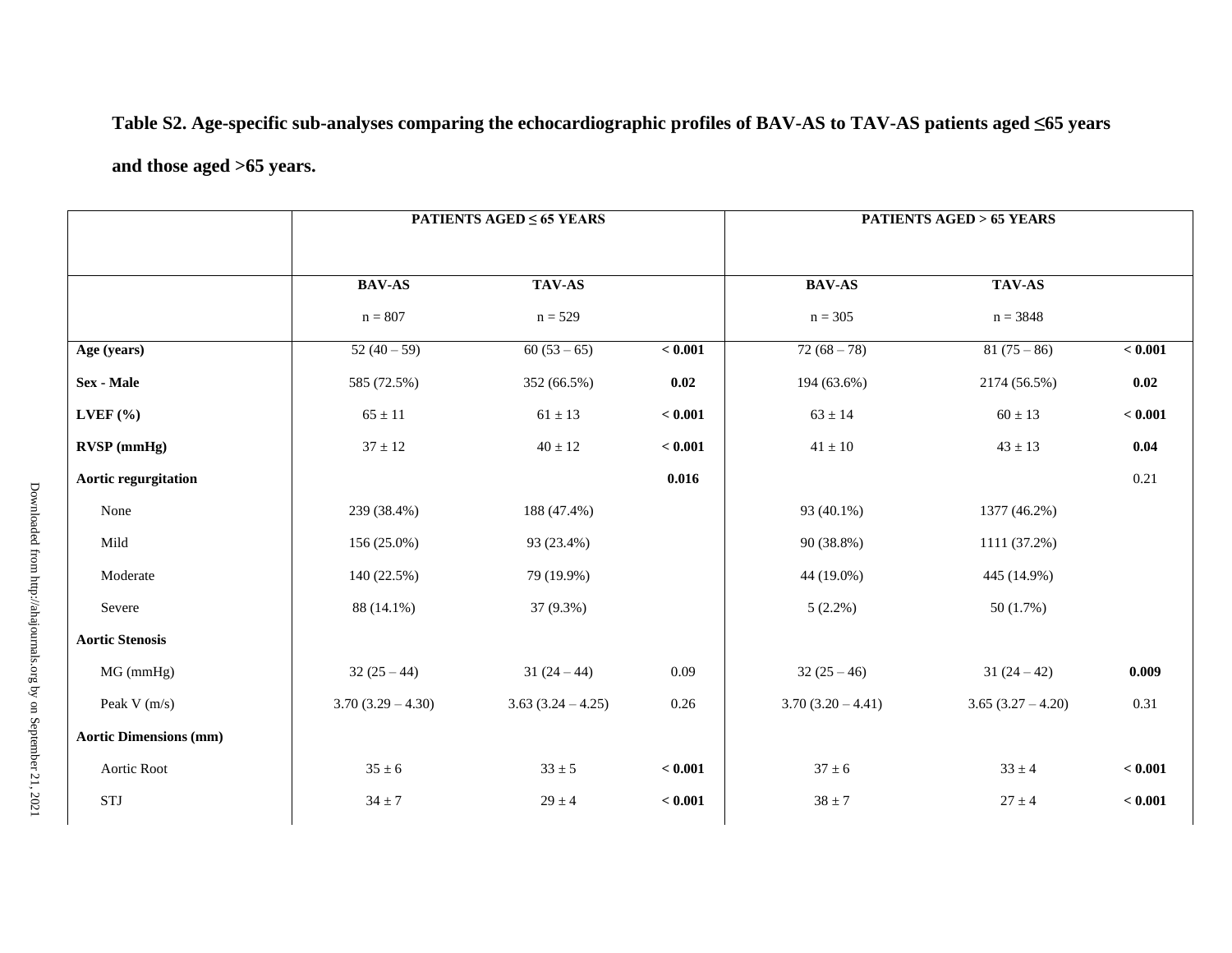| Ascending Aorta       | $27 +$<br>$J / \pm 0$ | $35 + 5$<br>ب ⊥ رر | : 0.001 | $36 \pm 9$ | $35 \pm 5$  | 0.09  |
|-----------------------|-----------------------|--------------------|---------|------------|-------------|-------|
| <b>Subsequent AVR</b> | 315 (39.0%)           | 180 (34.0%)        | 0.06    | 92 (30.2%) | 847 (22.0%) | 0.001 |

Results are expressed as mean  $\pm$  standard deviation, median (interquartile range), or n (%). For the  $\leq 65$  years sub-analysis, in the BAV-AS and TAV-AS groups respectively, data were available for LVEF in 716 (88.7%) and 427 (80.7%), for RVSP in 416 (51.5%) and 215 (40.6%), for aortic regurgitation 623 (77.2%) and 397 (75.0%), for peak velocity 760 (94.2%) and 493 (93.2%), for aortic root dimension 687 (85.1%) and 416 (78.6%), for STJ dimension 289 (35.8%) and 91 (17.2%), and for ascending aorta dimension in 331 (41.0%) and 196 (37.1%). For the >65 years sub-analysis, in the BAV-AS and TAV-AS groups respectively, data were available for LVEF in 258 (84.6%) and 3091 (80.3%), for RVSP in 205 (67.2%) and 2388 (62.1%), for aortic regurgitation 232 (76.1%) and 2983 (77.5%), for peak velocity 280 (91.8%) and 3592 (93.3%), for aortic root dimension 258 (84.6%) and 2952 (76.7%), for STJ dimension 99 (32.5%) and 691 (18.0%), and for ascending aorta dimension in 109 (35.7%) and 1552 (40.3%).